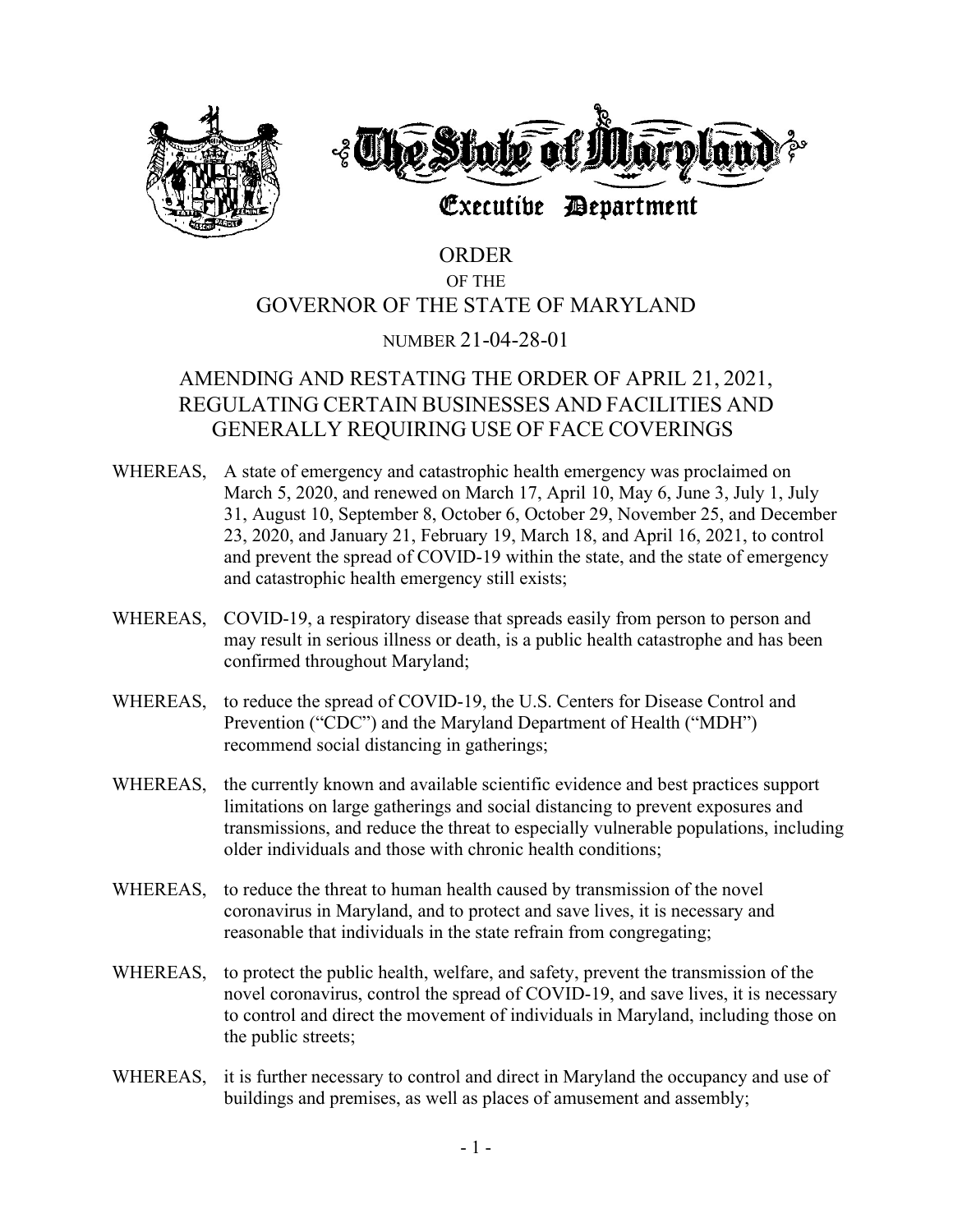- WHEREAS, the Coronavirus Recovery Team continues to advise on related public health and emergency management decisions;
- WHEREAS, the State has implemented measures to reduce community transmission rates of COVID-19;
- WHEREAS, the State has carefully monitored hospital capacity, and has worked with hospitals to ensure their surge capacity can accommodate Marylanders who may become ill; and
- WHEREAS, the Coronavirus Recovery Team has advised that widespread use of Face Coverings is likely to help control the spread of COVID-19;
- NOW, THEREFORE, I, LAWRENCE J. HOGAN, JR., GOVERNOR OF THE STATE OF MARYLAND, BY VIRTUE OF THE AUTHORITY VESTED IN ME BY THE CONSTITUTION AND LAWS OF MARYLAND, INCLUDING BUT NOT LIMITED TO TITLE 14 OF THE PUBLIC SAFETY ARTICLE, AND IN AN EFFORT TO CONTROL AND PREVENT THE SPREAD OF COVID-19 WITHIN THE STATE, DO HEREBY ORDER:

#### I. Administrative Provisions.

- a. The Order of the Governor of the State of Maryland, dated March 12, 2020, entitled "Prohibiting Large Gatherings and Events and Closing Senior Centers," as amended and restated on March 16, 2020, and further amended and restated on March 19, 2020 by Order Number 20-03-19-01, and further amended and restated on March 23, 2020 by Order Number 20-03-23-01, and further amended and restated on March 30, 2020 by Order Number 20-03-30-01, and further amended and restated on May 6, 2020 by Order Number 20-05-06-01, and further amended and restated on May 13, 2020 by Order Number 20-05-13-01, and further amended and restated on May 27, 2020 by Order Number 20-05-27-01, further amended and restated on June 3, 2020 by Order Number 20-06-03-01, further amended and restated on June 10, 2020 by Order Number 20-06-10-01, further amended and restated on July 29, 2020 by Order Number 20-07-29-01, further amended and restated on August 3, 2020 by Order Number 20-08-03-01, further amended and restated on September 1, 2020 by Order Number 20-09-01-01, and further amended and restated on September 18, 2020 by Order Number 20-09-18- 01, further amended and restated on September 28, 2020 by Order Number 20-09- 28-01, further amended and restated on October 16, 2020 by Order Number 20- 10-16-01, and further amended and restated on November 10, 2020 by Order Number 20-11-10-01, and further amended and restated on November 17, 2020 by Order Number 20-11-17-01, and further amended and restated on January 28, 2021 by Order Number 21-01-28-01, and further amended and restated on February 23, 2021 by Order Number 21-02-23-01, and further amended and restated on March 9, 2021 by Order Number 21-03-09-01, and further amended and restated on April 21, 2021 by Order Number 21-04-21-01, is further amended and restated in its entirety as set forth herein.
- b. The Secretary of Health is hereby authorized to issue directives under this Order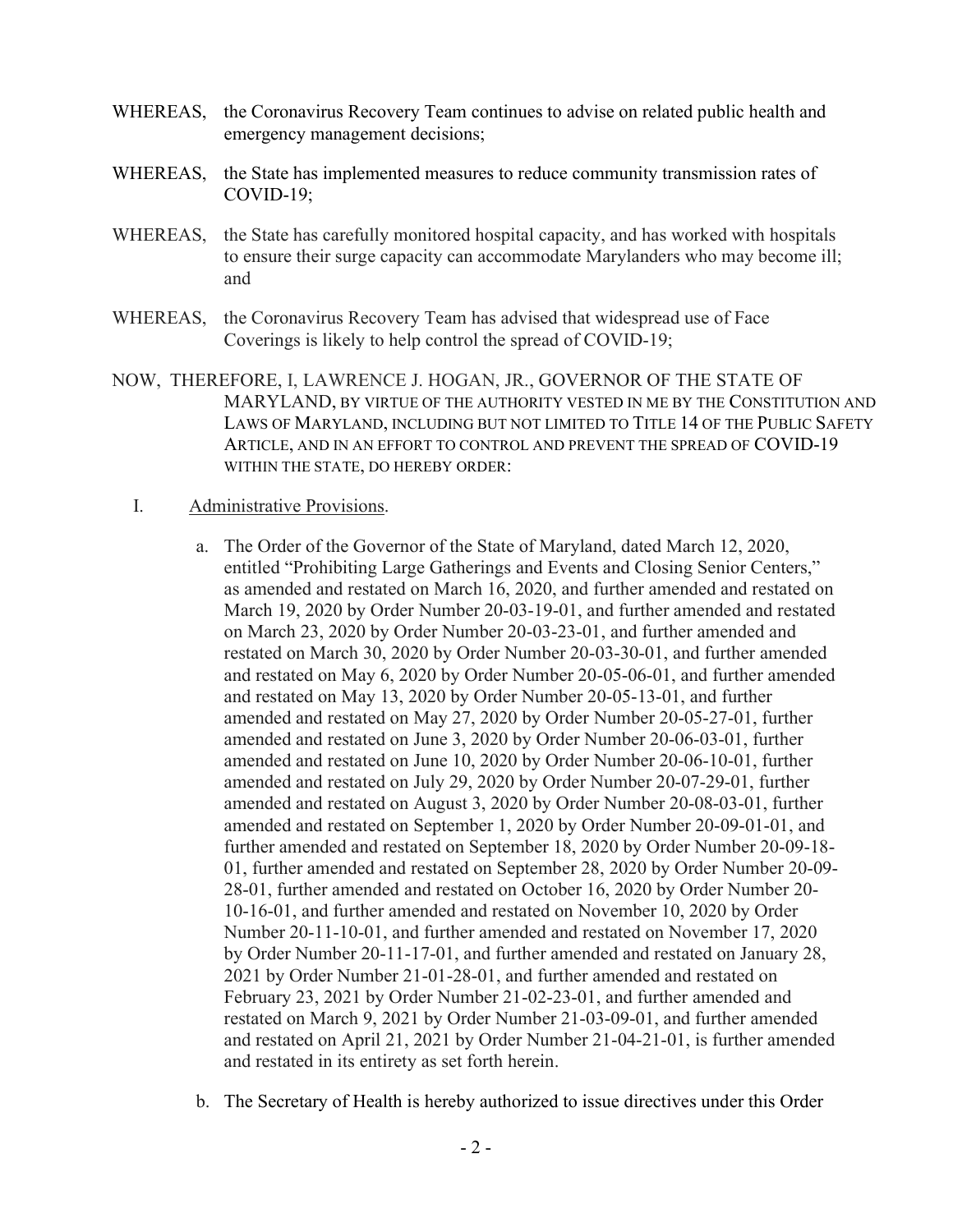("Secretary's Directives"), as the Secretary of Health deems necessary to monitor, treat, prevent, reduce the spread of, and suppress COVID-19:

- i. in relation to any activity occurring, or any business, organization, establishment, or facility operating in Maryland, which directives may consist of binding requirements and/or non-binding recommendations, and may include, without limitation, requirements pertaining to physical distancing, cleaning, disinfection, COVID-19 symptom screening, restrooms and other shared facilities, concessions, and/or ingress, egress, and movement of persons; and/or
- ii. requiring individuals to remain indoors or to refrain from congregating, as necessary and reasonable to save lives or prevent exposure to COVID-19.
- II. Definitions. As used herein, the following terms have the following meaning:
	- a. "Bars and Restaurants" means restaurants, bars, nightclubs, and other similar establishments that sell and/or serve food or beverages for consumption onpremises in Maryland.
	- b. "Convention and Banquet Facilities" means convention facilities, conference facilities, banquet and catering facilities, community halls, and Social Clubs, including without limitation, hotel ballrooms.
	- c. "Face Covering" means a covering that fully covers a person's nose and mouth and is secured to the person's head, including without limitation, scarves, bandanas, and plastic full-face shields.
	- d. "Facility" means any Religious Facility, Retail Establishment, Foodservice Establishment, Fitness Center, Gaming Facility, Racing Facility, Indoor Recreation Establishment, Personal Services Establishment, Indoor Venue, or Outdoor Venue.
	- e. "Fitness Center" means a fitness center, health club, health spa, gym, aquatic center, or self-defense school in Maryland.
	- f. "Foodservice Establishment" means, interchangeably and collectively, (a) Bars and Restaurants; and (b) Convention and Banquet Facilities at which food or drink is served.
	- g. "Gaming Facility" means each of (i) MGM National Harbor; (ii) Live! Casino & Hotel; (iii) Horseshoe Casino Baltimore; (iv) Hollywood Casino Perryville; (v) Ocean Downs Casino; (vi) Rocky Gap Casino Resort; and (vii) all simulcast betting facilities in Maryland, to the extent not otherwise included in the preceding clauses (i)-(vi).
	- h. "Indoor Area" has the meaning provided in COMAR 10.19.04.02.B(9).
	- i. "Indoor Recreation Establishment" means the following in Maryland: (i) bingo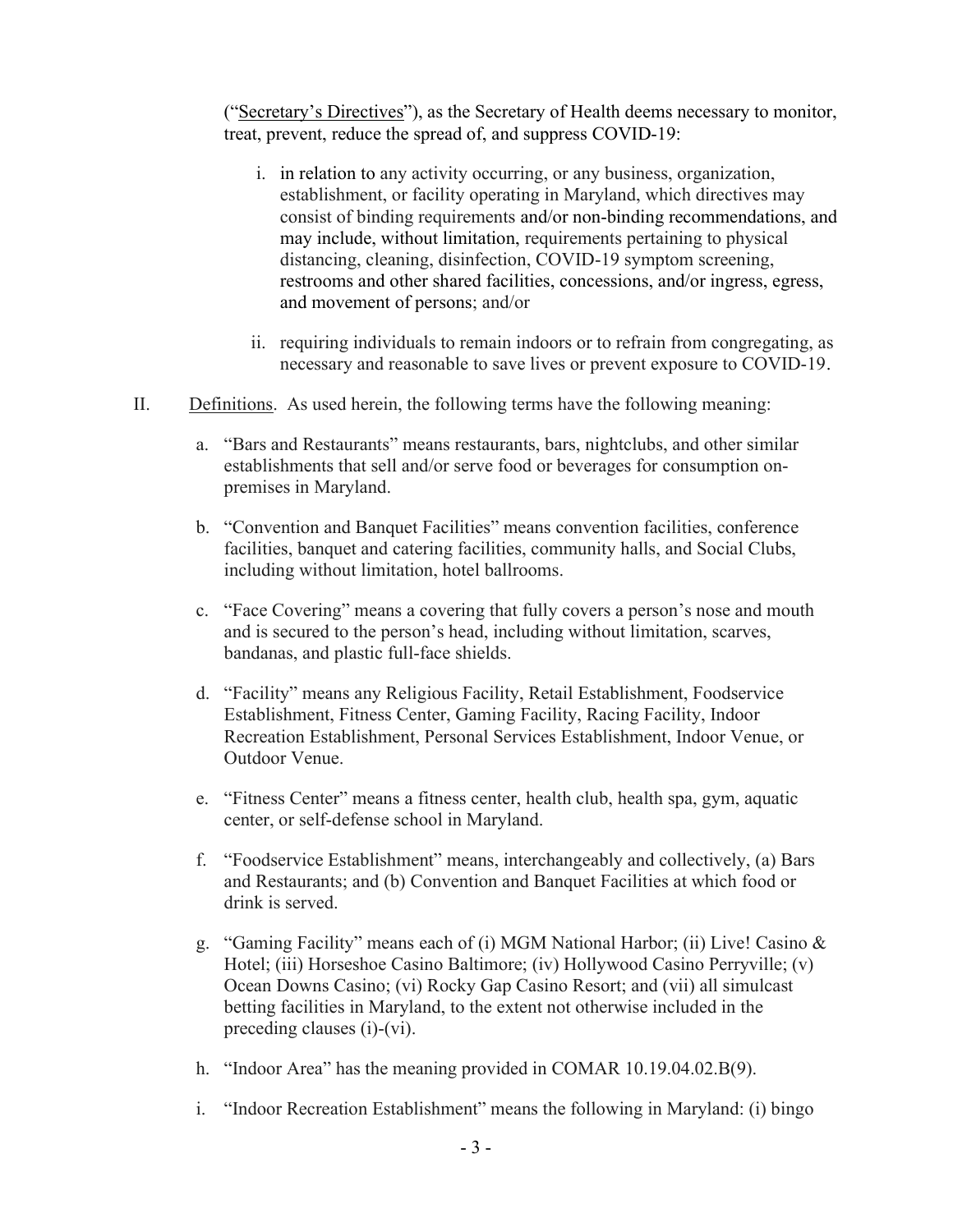halls; (ii) bowling alleys; (iii) pool halls; (iv) roller and ice skating rinks; (v) Social Clubs; or (vi) Indoor Areas of any other establishments that are subject to the admission and amusement tax under Title 4 of the Tax-General Article of the Maryland Code.

- j. "Indoor Venue" means any indoor venue in Maryland at which live performances occur, motion pictures are shown, or sporting events occur (including, without limitation, major league, professional, minor league, semi-professional, amateur, recreational, motor sports, and collegiate sporting events).
- k. "Maximum Occupancy" means (i) the maximum occupancy load of a Facility under the applicable fire code, as set forth on a certificate issued for the Facility by a local fire code official; or (ii) if no such certificate has been issued for the Facility by the local fire code official, the maximum occupancy of the Facility pursuant to applicable laws, regulations, and permits.
- l. "Outdoor Area" means an area that is not an Indoor Area.
- m. "Outdoor Venue" means any outdoor venue in Maryland at which (i) live performances occur, motion pictures are shown, or sporting events occur (including, without limitation, major league, professional, minor league, semiprofessional, amateur, recreational, motor sports, and collegiate sporting events), and (ii) entry is limited to ticketed customers; *provided, however*, that the term "Outdoor Venue" does not include golf courses and driving ranges, outdoor archery and shooting ranges, marinas and watercraft rental businesses, campgrounds, horse boarding and riding facilities, drive-in movie theaters, outdoor swimming pools, outdoor day camps, amusement parks, tour boats, miniature golf establishments, and go-kart tracks.
- n. "Personal Services Establishment" means the following in Maryland: (i) beauty salons; (ii) barber shops; (iii) tattoo parlors; (iv) tanning salons; (v) massage parlors; or (vi) establishments that provide esthetic services or nail technician services (as described in Title 5 of the Business Occupations Article of the Maryland Code).
- o. "Public Transportation" means shared-ride surface transportation services that are open to the general public, including without limitation, taxi services, ride-sharing services, car services, transit services provided by any other unit of the State or any political subdivision, and all related stations and platforms. Examples of Public Transportation include, but are not limited to MTA bus service, MARC train service, Light Rail train service, MTA Metro subway service, and Mobility and Paratransit services.
- p. "Racing Facility" means each of (i) Laurel Park; (ii) Pimlico Race Course; (iii) Timonium Race Course; (iv) Fair Hill Races; (v) Rosecroft Raceway; (vi) Ocean Downs.
- q. "Religious Facility" means a church, synagogue, mosque, temple, or other similar religious facility of any faith in Maryland.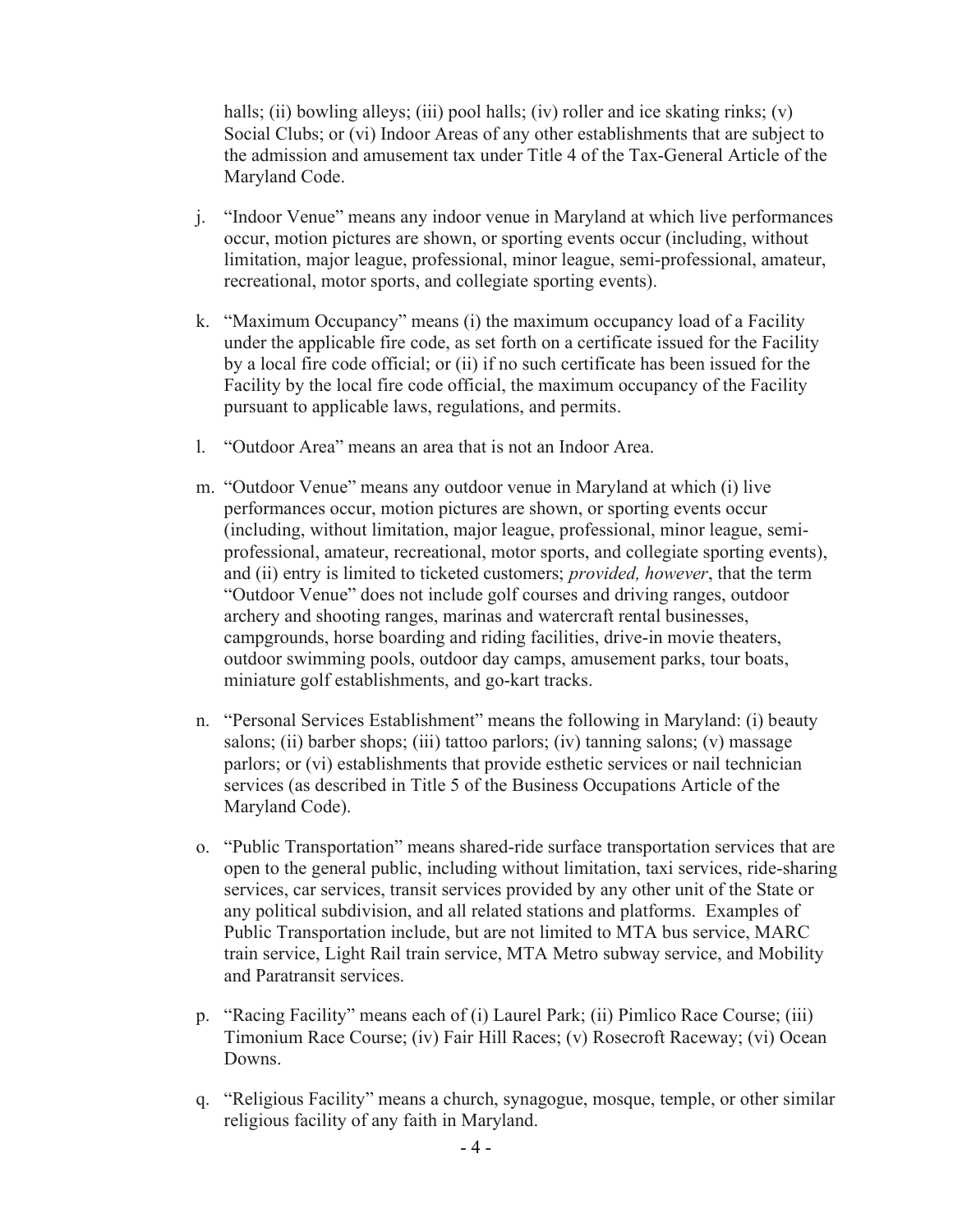- r. "Retail Establishment" means a retail business, establishment, organization, or facility in Maryland.
- s. "School" means a public or private elementary or secondary school.
- t. "School Bus" means a conveyance used to transport students to or from a School.
- u. "Social Club" means any social and fraternal club in Maryland (including without limitation, American Legion posts, VFW posts, and Elks Clubs).

### III. Occupancy and Operating Requirements.

- a. 50% Occupancy Limit. The total number of persons permitted in each of the following Facilities at any one time shall not exceed 50% of that Facility's Maximum Occupancy:
	- i. Convention and Banquet Facilities;
	- ii. Indoor Venues; and
	- iii. Outdoor Venues.
- b. Certain Operating Requirements.
	- i. Foodservice Establishments shall not serve any customer:
		- 1. in an Indoor Area of the Foodservice Establishment if the customer is not seated; or
		- 2. in an Outdoor Area of the Foodservice Establishment if the customer is not seated; *provided, however*, that this paragraph III.b.2 shall cease to be effective at 12:01 a.m. on May 1, 2021.
	- ii. All persons in Maryland shall comply with:
		- 1. applicable Secretary's Directives; and
		- 2. orders issued by the health officer for the county in which the business, organization, establishment, or facility is located (or, in the case of a business, organization, establishment, or facility located in Baltimore City, the Commissioner of Health for Baltimore City) pursuant to the Order of the Governor of the State of Maryland Number 20-04-05-02, dated April 5, 2020, entitled "Delegating Authority to Local Officials to Control and Close Unsafe Facilities", as it may be amended from time to time.

## IV. Face Coverings.

- a. Requirement to Wear Face Coverings.
	- i. Except as provided in paragraph IV.b, all persons in Maryland over the age of five (5) years old are required to wear a Face Covering when they are: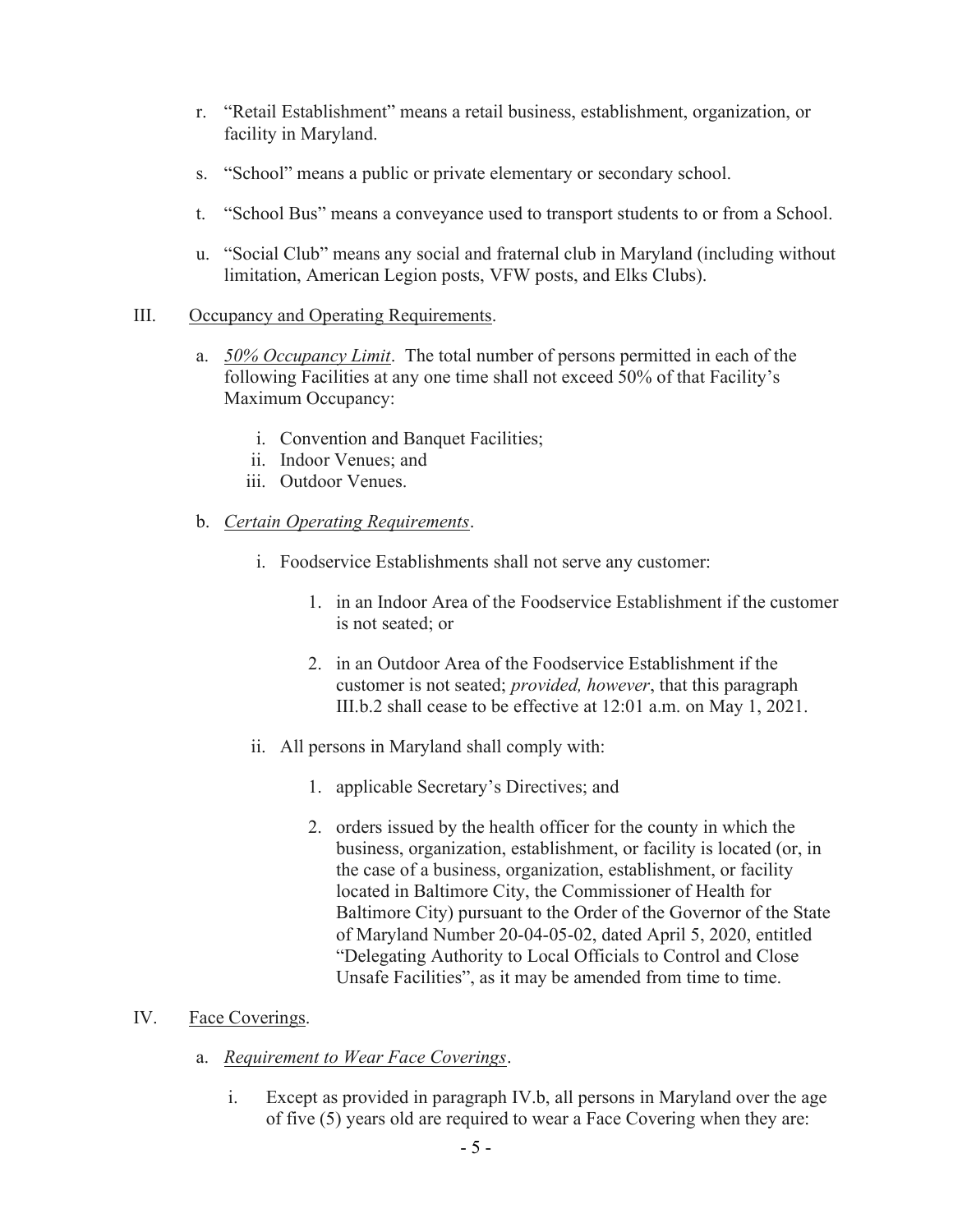- 1. in or on any Public Transportation or School Bus;
- 2. indoors at any location where members of the public are generally permitted, including without limitation, Religious Facilities, Retail Establishments, Foodservice Establishments, Fitness Centers, Gaming Facilities, the Indoor Areas of Racing Facilities, Indoor Recreation Establishments, Personal Services Establishments, and Indoor Venues;
- 3. at any Outdoor Venue;
- 4. obtaining healthcare services, including without limitation, in offices of physicians and dentists, hospitals, pharmacies, and laboratories;
- 5. engaged in work in any area where:
	- a. interaction with others is likely, including without limitation, in shared areas of commercial offices; or
	- b. food is prepared or packaged; and
- 6. indoors in any portion of a School where interaction with others is likely, including without limitation, classrooms, hallways, cafeterias, auditoriums, and gymnasiums.
- ii. Single-use Face Coverings shall be properly discarded in trash receptacles. It is recommended that all reusable Face Coverings be cleaned frequently (at least once per day).
- b. Exceptions. Paragraph IV.a.i does not require persons to wear Face Coverings:
	- i. if, due to a bona fide disability or medical condition, it would be unsafe for the person to do so;
	- ii. to the extent wearing a Face Covering would impede communication by or with persons who have a hearing impairment or other disability, where the ability to see the mouth is essential for communication;
	- iii. if wearing a Face Covering would subject the person to an unsafe working condition, as determined by federal, state, or local occupational safety regulators or workplace safety guidelines;
	- iv. to the extent wearing a Face Covering would make it impossible to receive services requiring access to the face, mouth, or head, including without limitation, dental care, shaving, and facial treatments;
	- v. while consuming food or beverages;
	- vi. while swimming or engaging in other physical activities where the use of a Face Covering is likely to pose a bona fide safety risk;